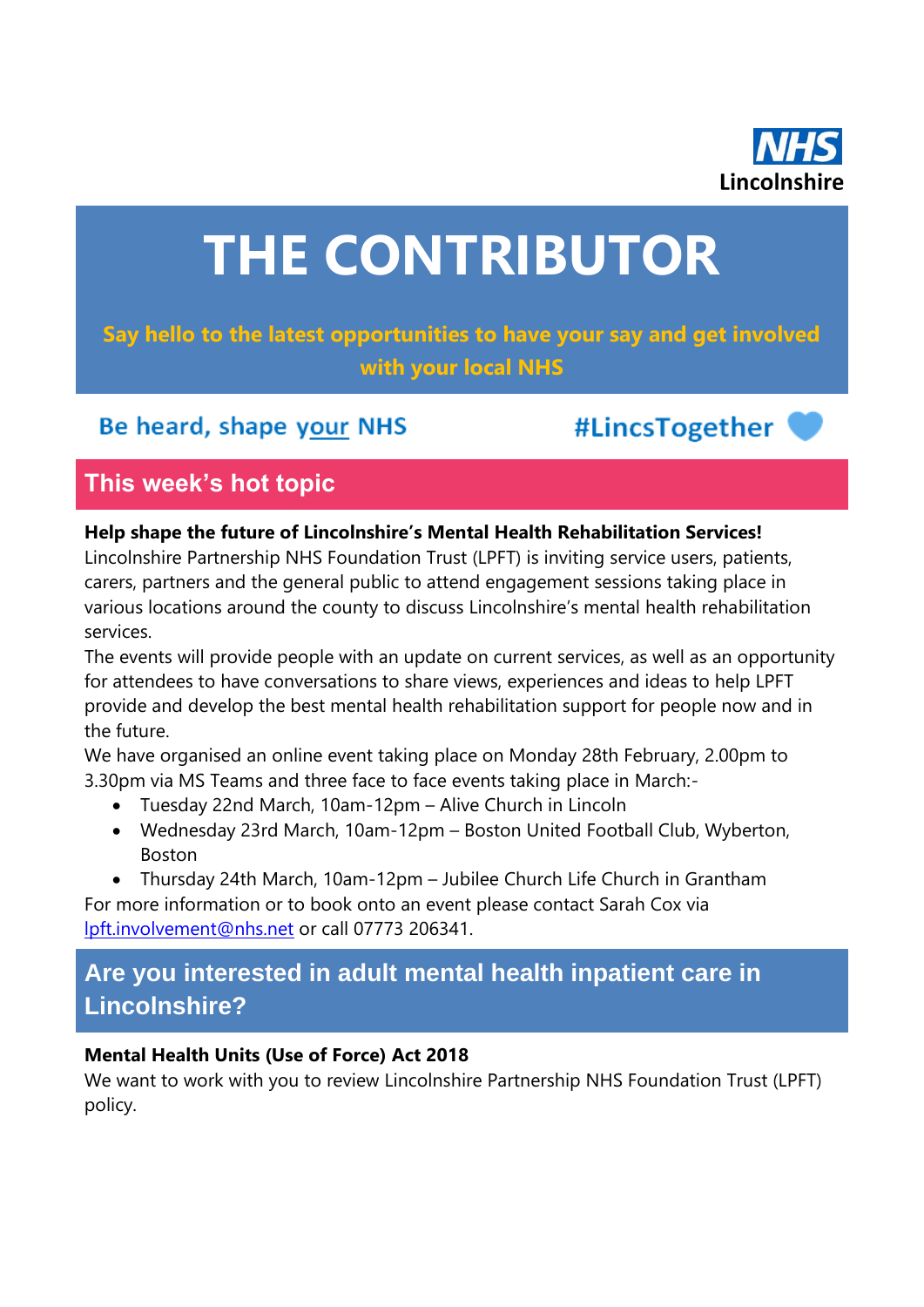From 31 March 2022, new statutory obligations aimed at preventing inappropriate use of force will apply to organisations running inpatient mental health units, including NHS Trusts and independent sector organisations that provide NHS-funded care.

With this start date now fast-approaching, LPFT needs to satisfy itself that it will meet all the new requirements.

The Trust has an existing policy section called "Identification, Treatment and Management of People with Challenging Behaviour, Violence and Aggression" which sits in the Clinical Care Policy and requires a full review – this has been delayed while waiting for the publication of this new Act.

There are numerous specific requirements in the Guidance about what use of force policies should include, such as details of the types of force/specific techniques staff may use for different patient groups and details of how patients/families/carers/advocates will be involved in care planning that sets out preventative strategies to the use of force. If you are interested in helping us to review this policy, we are planning two focus groups

and would welcome your views on:

**Thursday 24th February 2:00pm-3 :30pm and Wednesday 9th March 2:00pm-3:30pm**  Both meetings will be online via MS Teams.

To book a place or find out more please contact Kate Sutherland via [Lpft.involvement@nhs.net](mailto:Lpft.involvement@nhs.net)

## **NHS Lincolnshire Citizens Panel – hearing from local communities**

We are keen to hear from people who are from our **BAME** and **Eastern European** communities by asking you to sign up to our Citizens Panel! A Citizens' Panel is a sample of residents who have volunteered to take part in regular

research and questionnaires. For more information please visit - [NHS Lincolnshire Citizens' Panel -](https://lincolnshireccg.nhs.uk/citizenpanel/) Lincolnshire CCG

# **The Help Us Help You – Cervical Screening Campaign**

Two women die every day from cervical cancer, yet it is one of the most preventable cancers. Around 2,700 women in England are diagnosed with cervical cancer each year and it is the second most common cancer amongst women under 35.

For more information about Cervical Screening please visit [www.nhs.uk/cervicalscreening](http://www.nhs.uk/cervicalscreening)

## **Partner Activities and Events**

#### **Preparation for Parenting – Free group session**

FREE baby boxes are now available for families to collect from participating Children's Centres, after you attend the antenatal session 'Preparation for Parenting' on Zoom.

Book your place now, using the following links:

Wednesday 23rd February 1pm -2.30pm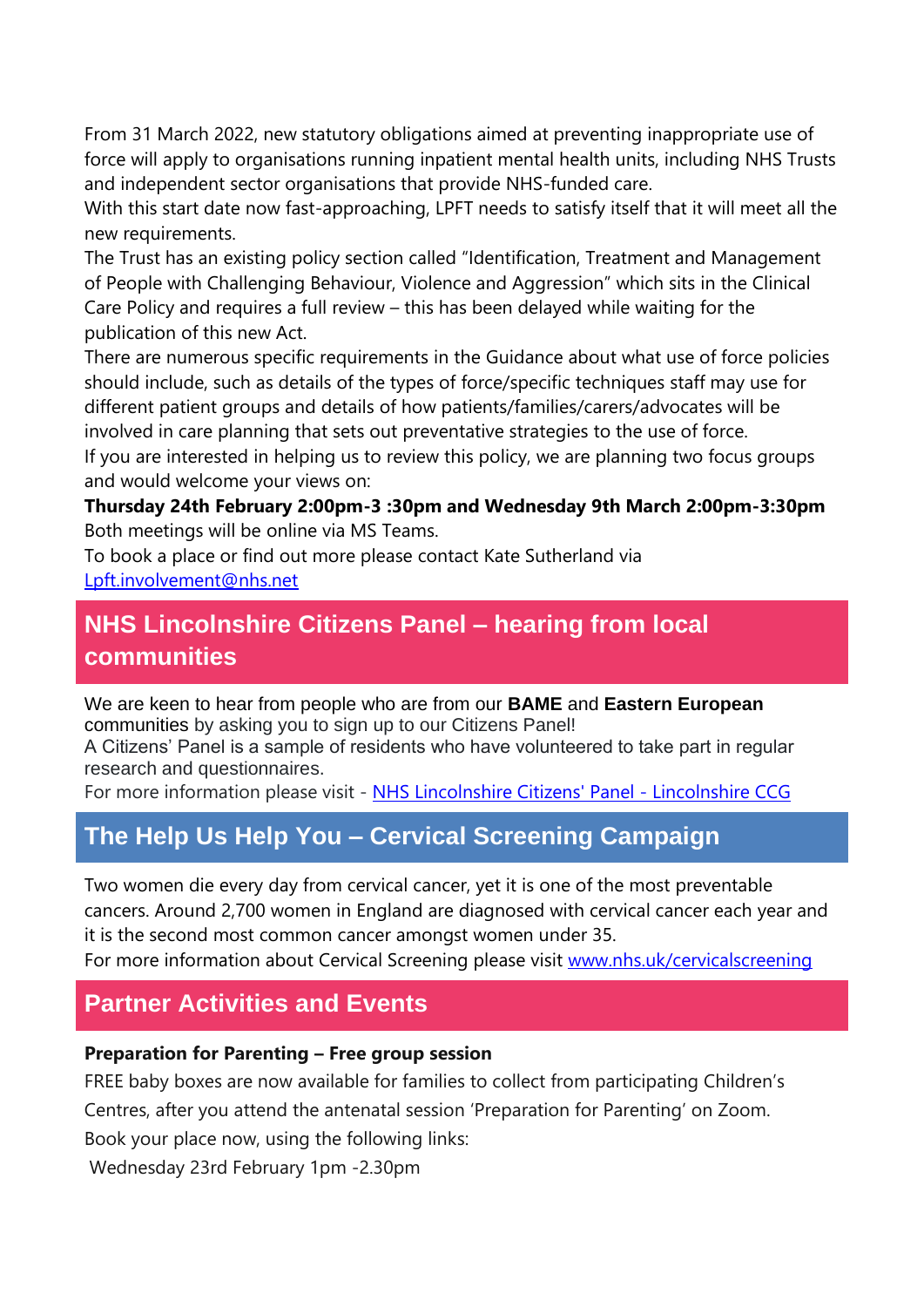[https://us02web.zoom.us/meeting/register/tZ0scOChqz0qHtdB6XDY6yeUA0-u\\_hv3wBU7](https://us02web.zoom.us/meeting/register/tZ0scOChqz0qHtdB6XDY6yeUA0-u_hv3wBU7) Wednesday 23rd March 1pm – 2.30pm

<https://us02web.zoom.us/meeting/register/tZwpduGgrTsvHNxHZys6ABnXLajv-GLOR-X1> For more information, please contact your local Childrens Centre.

If you are having issues registering for the classes online email **beststart@eyalliance.org.uk Alford Hub –**

Services include - Free Prescription delivery for the vulnerable to Alford and a six mile radius, Virtual Daily Toddler Session, Virtual Twice Weekly Coffee & Chat Sessions, Social Prescribing, Advice and Support, Telephone Helpline, Virtual Community Centre, Virtual Community Notice Board, Crisis Response, Free Online Newspaper - The Alford-

Chronicle.co.uk, Local business support, Local community group support, Practical support for all vulnerabilities, Face to Face and Telephone Befriending, Hospital Discharge Support and much more.

For further information please visit - [Home \(alfordhub.co.uk\)](https://www.alfordhub.co.uk/) or [Alford Hub | Facebook](https://en-gb.facebook.com/groups/alfordhub/)

## **Louth Wellbeing Hub**

Who we are and what we do -

Peer Support Role Cindy - Working from personal experience to support others to regain control over their own health. Fancy a chat with someone who's not going to judge, tell you what to do or tell everyone what you've said? Meet in a setting comfortable for you—go for a coffee or walk and talk. It can be just an hour or a regular appointment. Support given 1:1, face to face, phone, text and email.

Community Connectors Role Elise and Sue - Listening to individuals and community groups to find out what is important and what is missing in order to best provide for those who use local services. Working with other agencies to promote health and wellbeing whilst increasing independence

We also work in partnership with CarersFirst and host a Banter Breakfast and a bereavement support buffet lunch. We work with the Spilsby Wellbeing hub and the Brotherhood Project **Whats on** - MONDAY - LGBTQ+ Group at Spout Yard Gallery, TUESDAY - Safe Place Cafe WEDNESDAY - Shine Drop in Support Group, THURSDAY - Safe Place Café, Bereavement Group, SATURDAY - Daddies, Laddies and Lassies

For more information please visit - Trinity Centre - [Team Parish of Louth](https://www.teamparishoflouth.org.uk/louth-churches/trinity-centre/)

## **Mablethorpe Wellbeing Hub**

The wellbeing hub is situated in the café area of Mablethorpe college to offer communitybased support, guidance and courses around mental wellbeing.

For further information please visit – [Mablethorpe Learning Centre -](https://www.facebook.com/clipmablethorpe/) Posts | Facebook

Tel. 01507 473325 Email. [donna@cliplearning.com](mailto:donna@cliplearning.com) or [barbara@cliplearning.com](mailto:barbara@cliplearning.com)

**Spilsby and District Wellbeing Hub**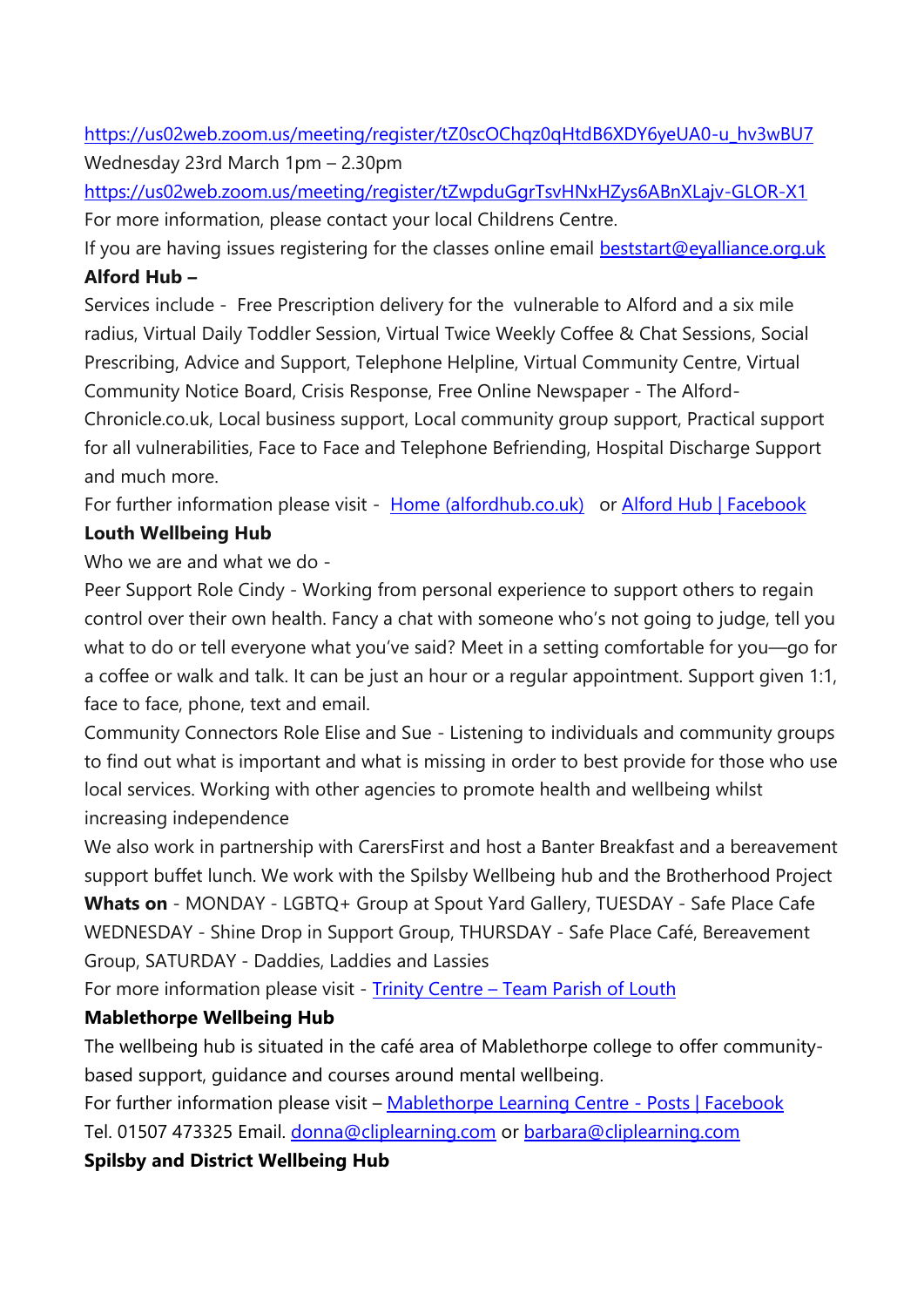Services include – Drop-in sessions, access to peer support workers, wellbeing projects, Access to Bro Pro UK (Mens Mental Health), Access to Eve (Womens Mental Health), Community Engagement Events, Signposting to key mental health services, Access to social prescribing, support with GP and other appointments, Connecting with rural villages and bring our projects to you.

For more information please visit - [New Life Spilsby -](https://www.facebook.com/newlifespilsby) Home | Facebook or

#### **Carers First – Chatter Cake Events!**

Chatter Cake is an exciting new programme put together for women of East Lindsey with a goal of helping to boost confidence, improve resilience and create a sense of belonging. The project aims to reduce feelings of isolation and loneliness and to support women to improve their mental health, reducing risk of breakdown, self-harm, and suicide. We will help our beneficiaries to build their own support networks with people who share similar interests and understand some of the challenges they face.

- 8th March 1pm Afternoon Tea Skegness
- 28th March 11:30am Willow Weaving Workshop Louth
- 7th April 10am-12pm Tea & Tech Event Horncastle
- 19th April 10am Great Lincs Bake Off Louth,
- $\bullet$  19<sup>th</sup> April 7:30pm 20th Virtual Bingo
- 11th May 1pm Afternoon Tea Alvingham
- 26th May 12pm Jewellery Making Workshop Cleethorpes

All events are free to beneficiaries thanks to funding from Lincolnshire County Council. For more information please contact –

Email. Hannah.key@carersfirst.org.uk or Tel. 07391 418586.

## **Could your organisation be the next Community Information Point (CIP)?**

Calling all Charities & Community Groups in Louth, Skegness & Mablethorpe! Could your organisation be the next Community Information point (CIP)?

Help provide people with friendly and impartial support, information and referral details for things like health services, wellbeing and social care support, local charities and help people understand where to go for benefits advice, or assistance with debts or money management.

Learn more by contacting [lynnettepryke@lincolnshirecvs.org.uk](mailto:lynnettepryke@lincolnshirecvs.org.uk)

# **Covid 'pop up' clinics**

Dates available in Boston and Lincoln up to  $12<sup>th</sup>$  March – **Fenside Community Centre, Taverner Road, Boston, PE21 8NL**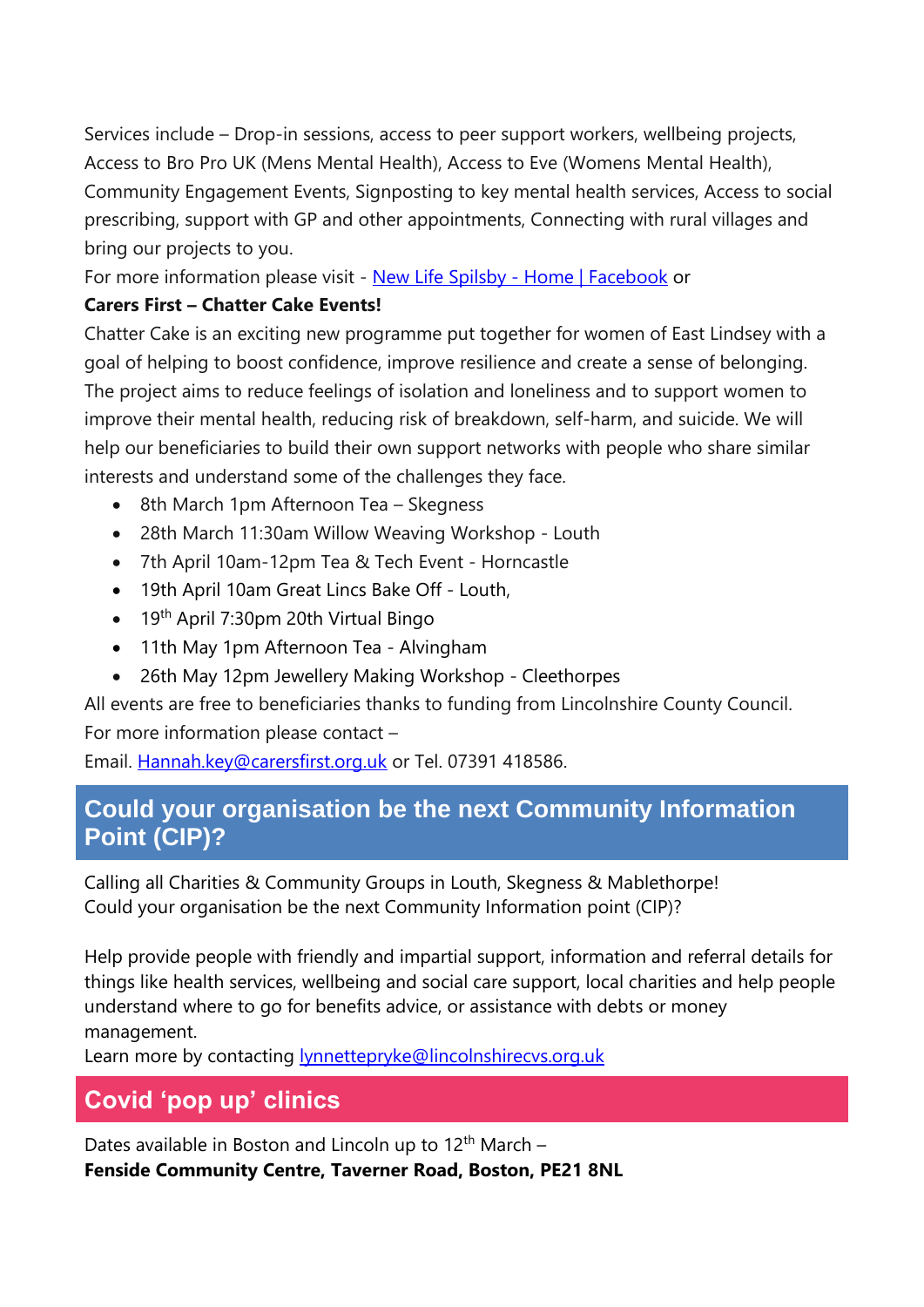21<sup>st</sup> and 28<sup>th</sup> February, 12-7pm 5<sup>th</sup>, 7<sup>th</sup> and 12<sup>th</sup> March, 12-7pm

## **Bridge Church, Portland Street, Lincoln, LN5 7NN**

26th February, 10am-4pm 5<sup>th</sup> and 12<sup>th</sup> March, 10am-4pm For further information and alternative clinics please visit - Coronavirus (Covid-19) [vaccinations in Lincolnshire -](https://lincolnshireccg.nhs.uk/grab-a-jab/) Lincolnshire CCG

## **Covid booster and Flu vaccinations available for those who are eligible**

#### **Booster Vaccines**

If you're eligible, you can pre-book your COVID-19 booster appointment from five months (152 days) after your second dose. Book or manage a booster dose of the coronavirus (COVID-19) vaccine at [http://ow.ly/LtuE50GLero](http://ow.ly/LtuE50GLero?fbclid=IwAR3XJEWleqYaBsRKKEZvzOQTPhh6xJMHMX7CjAbY_UUfz6ZWyBf0D1-L7zQ)

#### **Flu Vaccines**

Many adults, most children and all pregnant women are eligible for a free flu vaccine. Find out who is eligible and where you can get the flu vaccine at [www.nhs.uk/wintervaccinations](http://www.nhs.uk/wintervaccinations?fbclid=IwAR1SzErYHhJMDfl_VlN1aZcnq-67N6npy7XQ2Y4ZA4Yp1fEVZXhfvNfkDrs)

## **Get involved with surrounding CCGs**

## **If you live on the border of Lincolnshire, you may access some of your healthcare outside the county**

If you want to be involved and have you say regarding health and care services outside of Lincolnshire, follow the below link:

#### **[Get Involved with surrounding CCGs](https://lincolnshireccg.nhs.uk/get-involved/how-to-get-involved/get-involved-with-surrounding-ccgs/) – Lincolnshire CCG**

## **Hot off the press**

**Keep up to date with the latest news and what's happening across Lincolnshire NHS**

[Lincolnshire Wheelchair Service missed appointments -](https://lincolnshireccg.nhs.uk/lincolnshire-wheelchair-service-missed-appointments/) Lincolnshire CCG

[How to stay well when you're on holiday](https://lincolnshireccg.nhs.uk/how-to-stay-well-when-youre-on-holiday/) - Lincolnshire CCG

[New website supporting Lincolnshire parents and families :: Lincolnshire Community Health](https://www.lincolnshirecommunityhealthservices.nhs.uk/latest-news/new-website-supporting-lincolnshire-parents-and-families)  [Services NHS Trust](https://www.lincolnshirecommunityhealthservices.nhs.uk/latest-news/new-website-supporting-lincolnshire-parents-and-families)